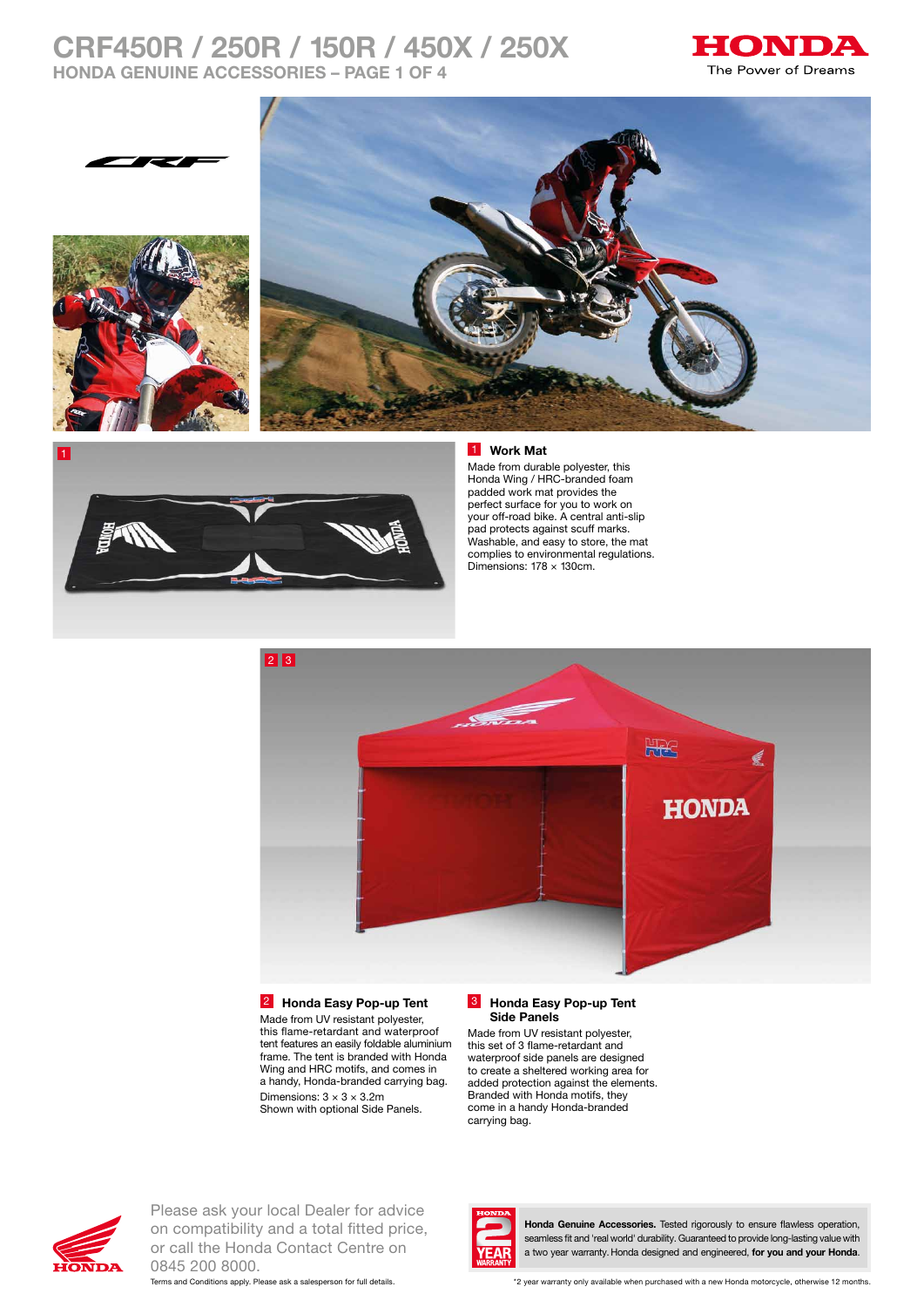# **CRF450R / 250R / 150R / 450X / 250X HONDA GENUINE ACCESSORIES – PAGE 2 OF 4**





4 **Magnesium ACG Cover**  A lightweight Magnesium ACG Cover that is 190 grams lighter than the standard-equipment part. Coloured white with a red Honda logo to add a factory finish to your CRF250R.



5 **Aluminium Clutch Cover** Give your CRF250R the factory finish with this white coated aluminium Clutch Cover featuring a red Honda logo. The three-dimensional, curved surface creates a compact feel and the tough coating makes it easier to remove scratches or wipe away stains.



6 **Colour Head Cover**  Add a bit of factory bike finish to your CRF250R with this replacement red coloured Head Cover that uses the same coating as the Type R and S2000 engines.



7 **Aluminium Bottom Skid Plate** An aluminium skid plate featuring the HRC logo that bolts to the underside of the frame to protect the engine crankcase from stones, and helps to slide off cased jumps. *For the CRF450R & CRF250R only.*



8 **Radiator Braces**

Featuring the HRC logo, these strong and lightweight duralumin braces provide additional protection to the radiators from side impacts and crush damage. *For the CRF450R only.*



9 **Triple Clamp Set** Replacement Triple Clamp that is of equivalent strength to the original but 80g lighter. Made with lightweight and tough duralumin, it features a black aluminite finish for increased durability and the HRC logo. *For the CRF450R & CRF250R only.*



10 **Rear Master Cylinder Guard** A strong, lightweight, duralumin guard featuring the HRC logo to protect the Rear Master Cylinder. *Not available for the CRF150R.*



### 11 **Oversized Handlebar Holder**

The same design as those used on the HRC factory bikes, this Handlebar Holder allows oversized 28mm (1<sup>1/8</sup> inch) handlebars to fit the standard triple clamp. Featuring the HRC logo and finished in red aluminite for increased durability, the set includes chromium molybdenum steel bolts for increased rigidity.

*Not available for the CRF150R.*



Please ask your local Dealer for advice on compatibility and a total fitted price, or call the Honda Contact Centre on 0845 200 8000.





**Honda Genuine Accessories.** Tested rigorously to ensure flawless operation, seamless fit and 'real world' durability. Guaranteed to provide long-lasting value with a two year warranty. Honda designed and engineered, **for you and your Honda**.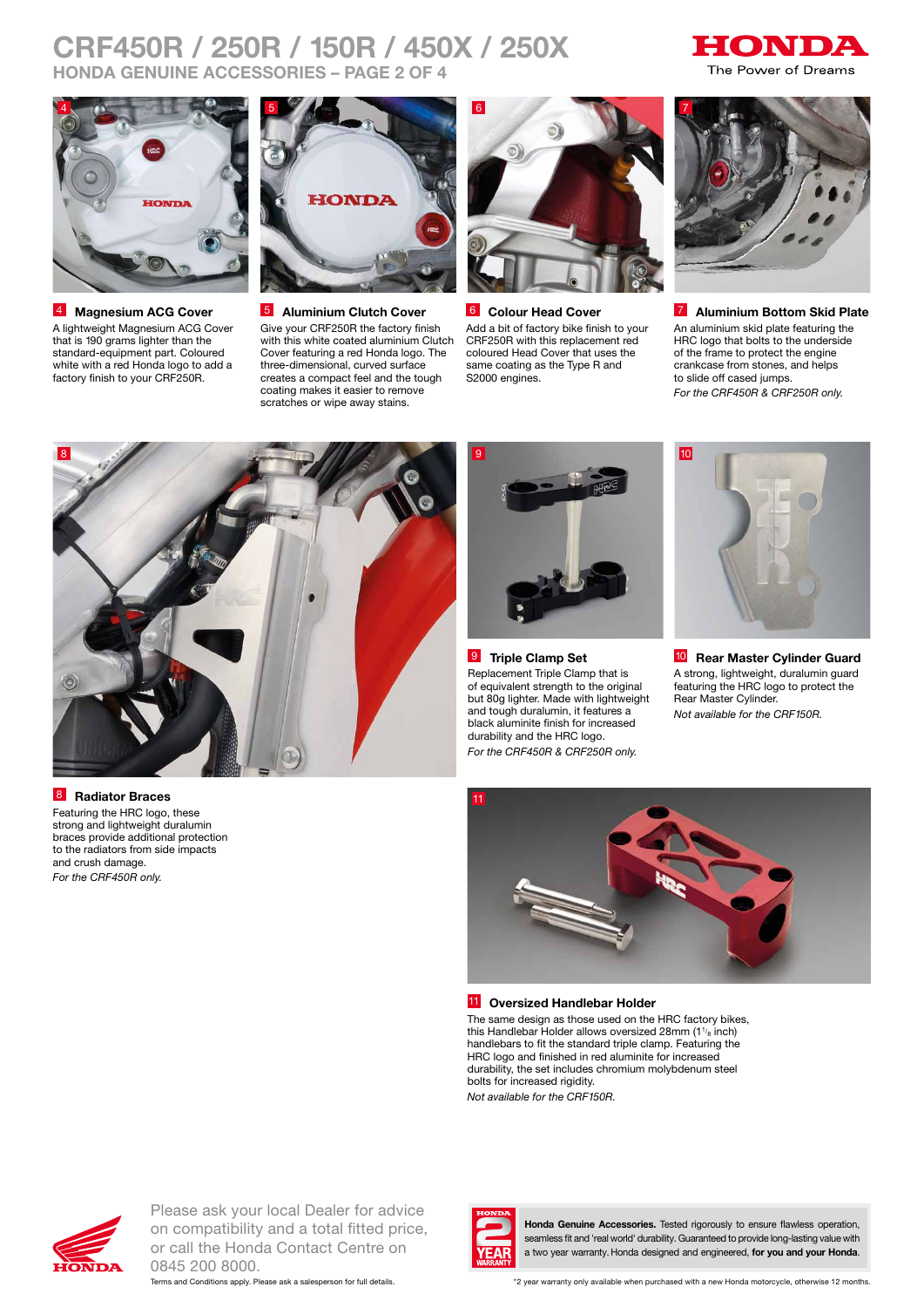## **CRF450R / 250R / 150R / 450X / 250X HONDA GENUINE ACCESSORIES – PAGE 3 OF 4**



Add a factory finish to your CRF with this range of replacement parts and accessories. Made from duralumin, which is stronger and lighter than aluminium, they have a red aluminite finish for increased durability.



12 **Front Wheel Spacer Set**  *(CRF450R & CRF250R only)*



13 **Rear Wheel Spacer Set**  *(CRF450R & CRF250R only)*



14 **Front Brake Hose Clamper**  *(Not available for CRF150R)*





15 **Rear Brake Rod-Joint** 16 **Quick Adjustable Axle Blocks**  *(CRF450R & CRF250R only)*



**Front Engine Hanger** *(CRF450R & CRF250R only)*



Please ask your local Dealer for advice on compatibility and a total fitted price, or call the Honda Contact Centre on 0845 200 8000.





**Honda Genuine Accessories.** Tested rigorously to ensure flawless operation, seamless fit and 'real world' durability. Guaranteed to provide long-lasting value with a two year warranty. Honda designed and engineered, **for you and your Honda**.

Terms and Conditions apply. Please ask a salesperson for full details. \*2 year warranty only available when purchased with a new Honda motorcycle, otherwise 12 months.